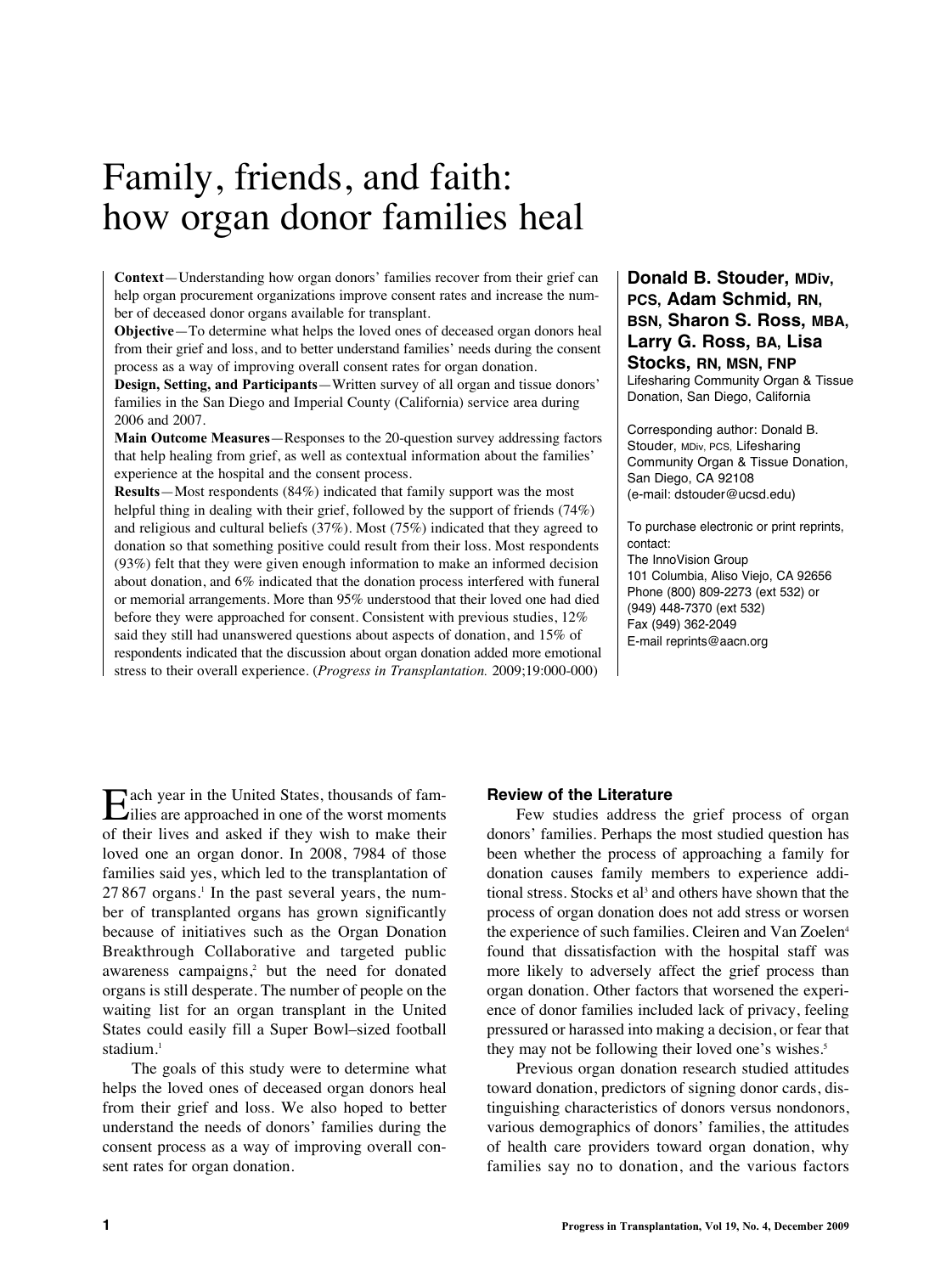that influence consent for donation of solid organs. Burroughs et al <sup>6</sup> even looked at whether families who consented or refused organ donation would do so again. They concluded that nearly 21% of their sample regretted their decision to donate and would not do so again, but they did not correlate this finding to any grief process. Thirteen percent of the families who refused donation said they would consent if given a second chance.

Conversely, the literature about how individuals and families respond to grief and loss in general is extensive. A simple combined search on the words "family" and "grief" on Google Scholar returns almost 120 000 hits. On Amazon.com, one can search books using the word "grief" and return more than 68 000 books that somehow address the subject. So much has been written about grief and bereavement that some scholars have questioned if we are overdiagnosing mental illnesses in the United States and thereby creating more serious problems, a so-called grief industry. Critics point to the crisis counseling model known as critical incident stress debriefing to illustrate how a method can be widely accepted across medical and psychological disciplines without any research-based evidence of its efficacy. Indeed, in the case of critical incident stress debriefing, studies are beginning to emerge that indicate that it may not be beneficial to those in crisis, and public safety agencies across the United States are discontinuing its use. 7

Another area of grief and bereavement widely written about has been the Stage Theory of Grief. First proposed by Bowlby and Parkes and later adapted and popularized by Kubler-Ross, the stage theory of grief was used to describe a 5-stage response of terminally ill patients to awareness of their own impending death.<sup>8</sup> The theory became well known and accepted for all who grieve, again in the absence of any empirical investigation. The first and only (to date) empirical study of stage theory was published in 2007 by Maciejewski et al<sup>9</sup> and affirmed some, but not all, of the stage theory of grief. The study was helpful in normalizing almost all stages of the grieving process and pointed out that "complicated grief," or negative grief indicators that persisted beyond 6 months after the loss, might be more accurately described as "prolonged grief disorder." Among one of the many limitations of the study, the authors are quick to point out, is the fact that we may be trying to compare apples and oranges. Much academic work on the subject of grief is done in circumstances where the deceased died of natural causes, as opposed to the sudden loss, trauma, or violence that so often is a part of the experience of organ donor families.<sup>9</sup>

#### **Methods**

The study participants included all those families who had consented to organ and tissue donation in San Diego and Imperial counties (California) during the calendar years 2006 and 2007. The data were collected by using a self-administered survey of 20 questions that was mailed out to each family 3 months after donation. The survey did not ask for any identifying or demographic information. The survey was originally designed as a customer service improvement tool; the questions included the grief and bereavement experience relevant to this study as well as other related areas such as the consent process, satisfaction with hospital staff, and reasons why the family chose to donate. Because the instrument was not designed as a survey, approval of the institutional review board was granted retrospectively as was waiver of informed consent requirements since no identifying information was returned with the survey and participant confidentiality could be assured.

Because many of the questions had been used in previous surveys, they had been reviewed for content validity by a panel of experts including procurement coordinators, the executive director of the organ procurement organization (OPO), hospital development managers, and a donor family. A total of 945 surveys were mailed out during the period in question, with an 18% response rate  $(N=170)$ . The form of the questions included multiple-choice, yes/no, and open-ended. Some questions used a modified Likert scale. Although these questions have been used in at least 2 previous studies, reliability has not been estimated for this survey.

#### **Results**

In the multiple-choice question central to this study, most respondents (84%) indicated that family support was the most helpful thing in dealing with their grief. Family support was followed by the support of friends at 74%, and religious and cultural beliefs at 37%. Ten other possible choices to this question ranged between 22% and 2% (Table 1). When asked why their family chose to donate, 75% indicated that they agreed to donation so that something positive could result from their loss. Additionally, 71% of respondents said they donated so someone else might have a better quality of life (Table 2). Twenty-eight percent said they donated because their loved one selected the organ donation option on his or her driver's license, but 50% said they donated because of a previous conversation with their loved one. Twenty respondents (16%) indicated that they or their family members required more information and assistance in seeking additional grief support.

Many of the other findings in this survey help to contextualize the results just described. For example, 74% of respondents felt that their loved one received the best possible medical care from hospital staff, and 83% felt they were treated respectfully by hospital staff. Most respondents (93%) felt that they were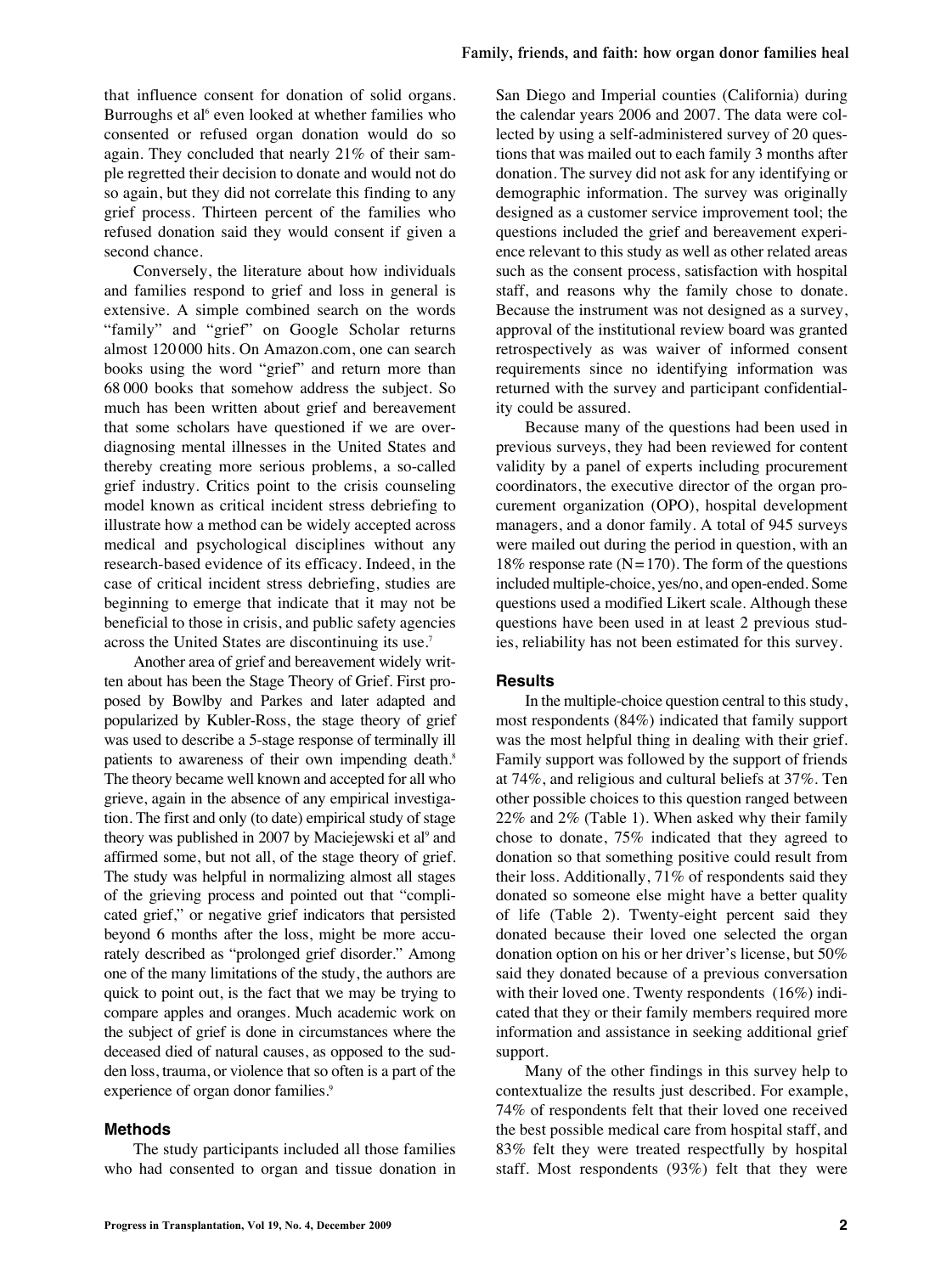|  | Table 1 What has been helpful in dealing with your grief? |  |  |  |  |  |  |  |
|--|-----------------------------------------------------------|--|--|--|--|--|--|--|
|--|-----------------------------------------------------------|--|--|--|--|--|--|--|

| Response                                                    | $\frac{0}{0}$ |
|-------------------------------------------------------------|---------------|
| Family support                                              | 84            |
| Friend's support                                            | 74            |
| Religious/cultural beliefs                                  | 37            |
| Letters/resources from organ procurement<br>organization    | 22            |
| Receiving recipient information                             | 18            |
| Literature about grief and bereavement                      | 13            |
| Professional counseling                                     | 13            |
| Support groups                                              | 8             |
| Letters to and from organ recipients                        | 7             |
| Phone calls from staff at organ procurement<br>organization | 6             |
| Talking with hospital staff                                 | 6             |
| Volunteering in the community                               | 4             |
| Drugs and alcohol                                           | 2             |

given enough information to make an informed decision about donation, and only 6% indicated that the donation process interfered with funeral or memorial arrangements. More than 95% understood that their loved one had died before they were approached for consent. Consistent with several previous studies, 12% said they still had unanswered questions about some aspects of donation, and 15% of respondents indicated that the discussion about organ donation added more emotional stress to their overall experience.

Several open-ended questions asked for feelings and feedback on the families' experience of the process both during and after donation. A total of 372 comments returned, and these were manually coded for strongest expressions of feeling  $(n = 10)$ , positive experience

Table 2 Our family chose to donate because . . .

| Response                                                          | $\frac{0}{0}$ |
|-------------------------------------------------------------------|---------------|
| Something positive could result from our loss.                    | 75            |
| It would help someone else have a better quality of life.         | 71            |
| Our loved one could still have an impact on life.                 | 58            |
| Our loved one said he/she wanted to be a donor.                   | 50            |
| It was consistent with our loved one's life of helping<br>others. | 49            |
| It would be a memorial to our loved one.                          | 37            |
| It was indicated on loved one's driver's license.                 | 28            |
| Other                                                             | .02           |
| My loved one was registered on the Donate Life Web site. .005     |               |

Table 3 Comments on nature of positive experience

| "What your organization does is very special and very much<br>needed. We were treated with incredible kindness and<br>compassion by the organ transplant coordinator which is<br>something that we will always remember. God bless you all." |
|----------------------------------------------------------------------------------------------------------------------------------------------------------------------------------------------------------------------------------------------|
| "Making our son a donor has been a source of pride and joy."                                                                                                                                                                                 |
| "It was comforting to know that part of my husband bene-<br>fited the living. It was what he wanted."                                                                                                                                        |
| "We really appreciate all the kindness and caring that was<br>given to our family."                                                                                                                                                          |
| "Personal faith was helpful in dealing with our grief."                                                                                                                                                                                      |
| "I am very pleased that I made the decision to donate."                                                                                                                                                                                      |
| "It was the right decision and I will become a donor when I die."                                                                                                                                                                            |
| "I am happy that someone who received her organs will get<br>a second chance to be happy as was her wish."                                                                                                                                   |
| "Thank you for the opportunity to carry out one last act of<br>generosity on my father's behalf."                                                                                                                                            |
| "I am certainly happy that the opportunity to donate was<br>offered."                                                                                                                                                                        |
|                                                                                                                                                                                                                                              |

(87%) and negative experience (10%). The more common of the positive experience responses are summarized in Table 3. Negative experience responses are summarized in Table 4. Finally, strongest expressions of feeling are summarized in Table 5.

### **Discussion**

On the basis of findings from this study, we hypothesize that family, friends, and cultural/faith-based influences are the 3 primary factors in donor families' recovery from grief. These results are consistent with the findings of other studies and speak to the importance of allowing time for families and friends to come together at the time of death to begin their grief process. The study makes clear that spiritual and cultural needs are very important to families, and these needs should likewise be addressed by hospital and OPO staff. These needs can be addressed by involving hospital-based social workers and chaplains in donor cases, increasing OPO-based family services, and providing awareness training about the needs of donor families to bedside nurses in the intensive care unit. The work done by Jacoby et al<sup>10</sup> provides a useful framework for addressing these needs more effectively in 6 areas: contextual, behavioral, informational, emotional, environmental, and spiritual.

The question of whether the act of donation actually helps ease and/or shorten the grief process requires further study, but we feel that this study may lend support to that theory. It would also be important to understand the role of complicated grief in organ donation, and this study did not address that question. Families indicated that the main reasons they chose to